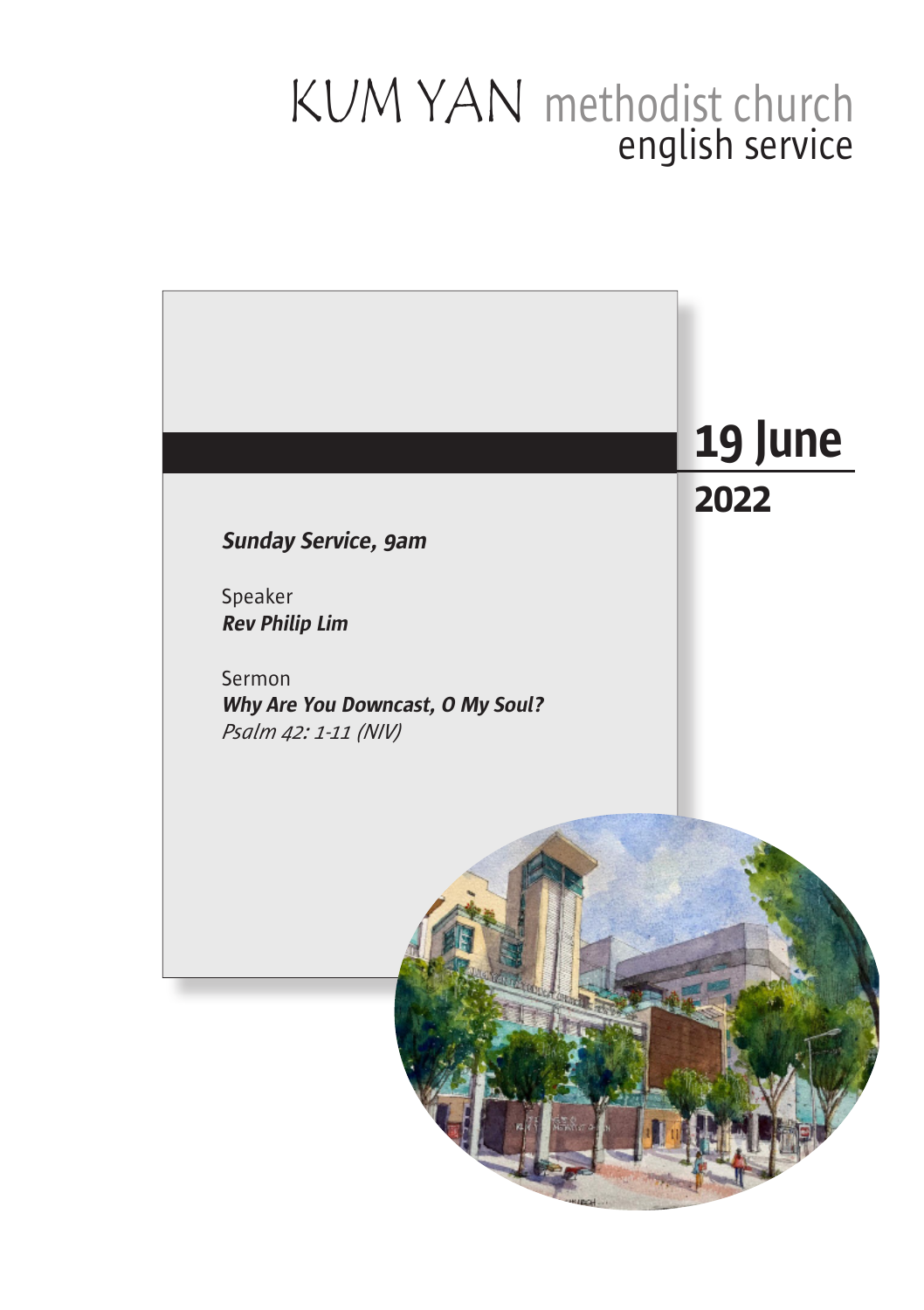# **From the pastor's heart Example 20 For the pastor's heart**

#### Happy Father's Day



Today is Father's Day, a day where all fathers are remembered for the love that we have given

to our children. I hope every child will be able to call their father the "Greatest Daddy ever" ;-). I wish all fathers a Blessed Father's Day. May the grace and the mercy of God be with us all as we navigate and learn how to be a father in the family.



Today's Scripture comes from Colossians 3:21 which says, "*21 Fathers, do not embitter your children, or they will become discouraged.*" Two weeks ago, during Kum Yan Mandarin Family Service, I shared that this verse is directed at fathers, not mothers. If Apostle Paul wishes to direct it to the parents, he would have used "γονεῦς" which he did use in verse 20 when he instructed children to "*obey their parents in everything, for this pleases the Lord*". Apostle Paul uses the word, "πατέρε" which means "father". Apostle Paul recognizes the authority and responsibility of the father as the head of the household, just like how Christ is the head of the church. This authority, bestowed by God, is the authority to love our wives and children. That's why Apostle Paul's reminder to the fathers is "*Do not embitter your children, or they will become discouraged.*"

The act of embitterment, is a display of authority in the family without love. It is an act which severely discourages our children. In fact, if we read in one of the translations of the Chinese Bible (信义本), it says that "他们会灰心丧 志". "灰心丧志" is not just "discouraged". It is "discouraged and the loss of will". Embitterment

has the power to hurt the soul and spirit of our children. And the worst thing that can happen to our children is that they lose their faith in God because of the embitterment by the father. I have seen cases like this where the kids of pastors, elders, left the church.

As we celebrate Father's Day today (myself included), let us pray for our fathers, God's representative in the family, to continue to be humble and learn how to be a father, learn how to be God's representative in the family, and learn to be the "Greatest Daddy ever" because of how God has transformed our Daddies to be more like Jesus Christ. Have a Blessed Father's Day.

# family news

#### WELCOME TO CHURCH!

We are so glad you have come to join us today to worship God and be encouraged by His Word.

We would love to connect with you! If you would like some prayer, or to find out more about God or Church, Services and Cell Groups, please get in touch with any of our Hospitality Team, Pastors or Leaders.

#### RESUMPTION OF WEEKLY ON-SITE SUNDAY WORSHIP SERVICES *(FROM 5 JUNE)*

| <b>TIME</b> | CONGREGATION                             | <b>VENUE</b>                                                   |
|-------------|------------------------------------------|----------------------------------------------------------------|
| 9am         | English <sup>*</sup><br>KYdZ<br>Mandarin | L <sub>3</sub> Sanctuary<br>L5 KYdZhaven<br>L6 The Living Room |
| 10am        | <b>IYC</b>                               | L7 The Upper Room                                              |
| 11am        | Cantonese                                | L <sub>3</sub> Sanctuary                                       |
| 1.30pm      | YC.                                      | L6 The Living Room                                             |

*\*Online service (livestream) will continue for the sake of those who are unable to come on-site due to illness, mobility issues (senior members), caregivers who are homebound and attendees who may be overseas. The worship service will not be available for viewing at another time beyond the actual service timing.*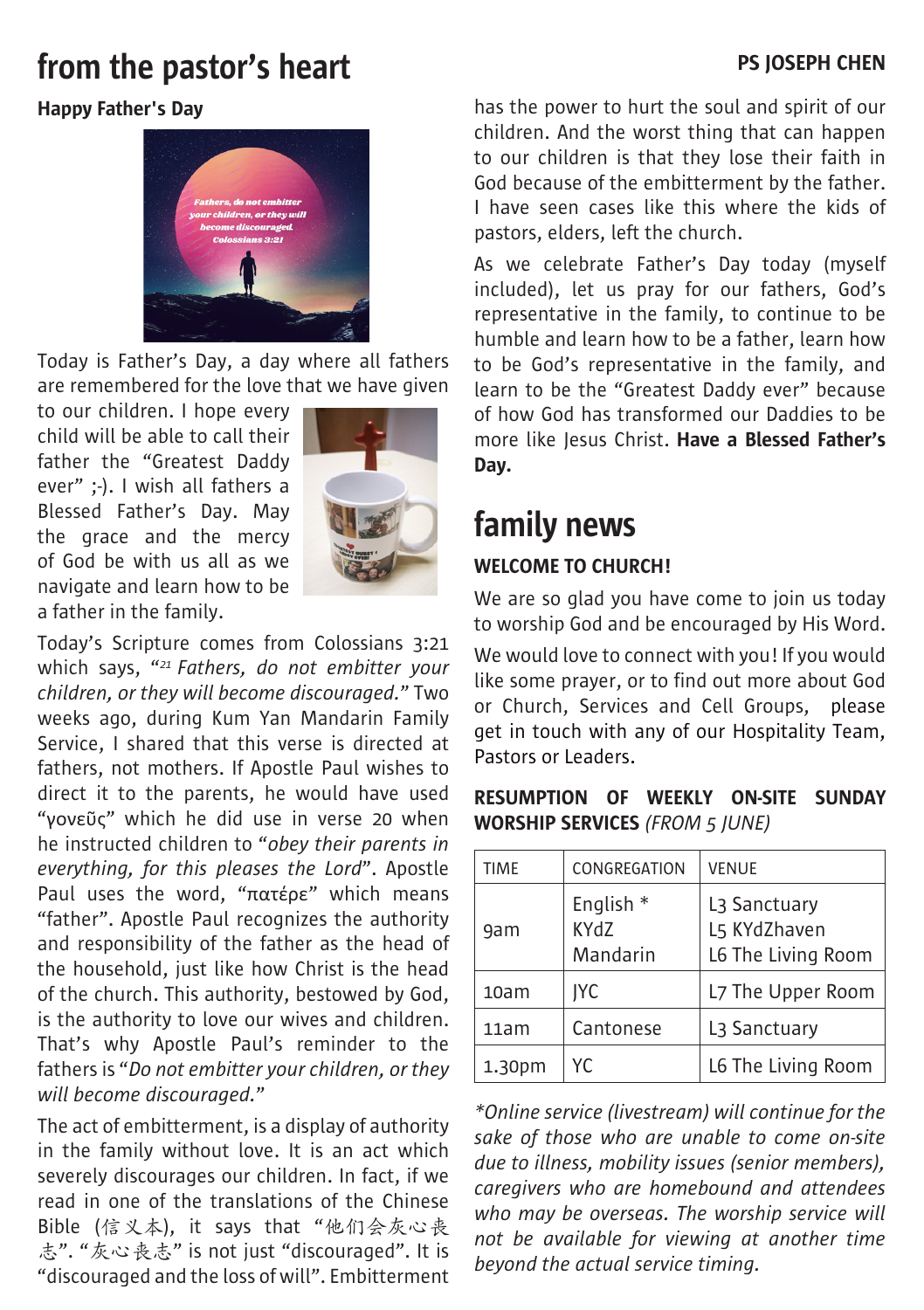#### FATHER'S DAY SERVICE • 26 JUNE, 9am

Father's Day Service will be combined with YC & JYC on 26 June. KYdZ church will be running concurrently.

#### CONTINUING EDUCATION

*July 17, 24, 31 2022, 11am-1pm, L5 KYdZhaven*

#### The Life Of Christ: "The 33 years that changed time & eternity."

by Dr Koh Siang Kiang, Christian Education Professor, Singapore Bible College

Session 1: Background, Birth & Beginning of Ministry;

Session 2: Galilean, Judean, Perean Ministry to Final Week of Christ ministry on earth; Session 3: Upper Room Discourse, Trial, Death, Burial, Resurrection, Ascension & Pentecost.

Registration Period: 12 June to 10 July 2022 Please email Joanna at joanna@kumyan.org.sg

#### 40.DAY 2022 • THEME: TO LIVE IS CHRIST

*July 1 – August 9*

Paul's letter to the Philippians is the subject matter for this year's 40.Day prayer.

Philippians is both a timeless and a timely word for the post-pandemic Church in the city-state of Singapore.

A cure for all that ails us - Rejoice in the Lord in the midst of suffering. Stand firm as one in the face of opposition. Live as citizens of heaven in the city of Singapore. Work out your salvation in fear and trembling. And live every moment of today in the light of God's Perfect Tomorrow. In other words, to live is Christ. If only we will listen, pray, and obey.

This year's 40.Day prayer guide will be published online.

40.Day 2022 website launch date: June 23

Prayer entries available one day at a time: starting from July 1

#### PRIMARY ONE REGISTRATION (PHASE 2B)

Kum Yan members who need the relevant endorsement letter from the Church for Primary One Registration (Phase 2B) with the Methodist Primary Schools in Singapore, please email Joanna at joanna@kumyan.org.sg before 30 June.

# kum yan prayer agenda

### Prayer for our Fathers & Family

• Let's give thanks to God for our fathers who have been leading and serving the family quietly, often without fuss, yet with high reliability and protection for the family. May the Lord bless all our fathers and help them to grow in the Word of God.

#### Prayer for the church

•Let's give thanks to God for a wonderful and spiritually enriching experience that we had during the World Federation Chinese Methodist Church (WFCMC) Conference that was held from 9 June to 13 June. May the Lord refresh us, enrich us and help us to live a missional legacy.

#### Prayer for Singapore

•Let's pray for our government as they battle against high inflation and potential economic recession to give our people a dignified and sustainable life.

#### Prayer for the World

•Let's continue to pray for the people in Ukraine, Russia, Myanmar etc. who are still living in great suffering in times of war and conflict. May the Lord grant mercy on them and give them peace.

•Let's pray for families in the world as we are again affected and impacted by the loud Media which has been pushing its agenda especially with the release of the new movie "Lightyear" which is for children but promotes homosexuality again. May the Lord have mercy on all of us and guide us to the model of life that He has prescribed for us.

# kum yan prayer meetings

*All are welcome to join in our weekly prayer meetings conducted on Zoom. Do contact the church office or the respective contact person for the Zoom link.* 

#### • PRAY! SINGAPORE (MORNING PRAYER)

*Sundays, 6.30am-7.30am, Zoom (contact Cell Leaders)*

#### • KY MISSIONS PRAYER MEETING

*Tuesdays, 8pm-930pm, Zoom (contact Li Cheng)* • KY WATCH & PRAY

*Wednesdays, 8pm-9pm, Zoom (contact Queenie)*